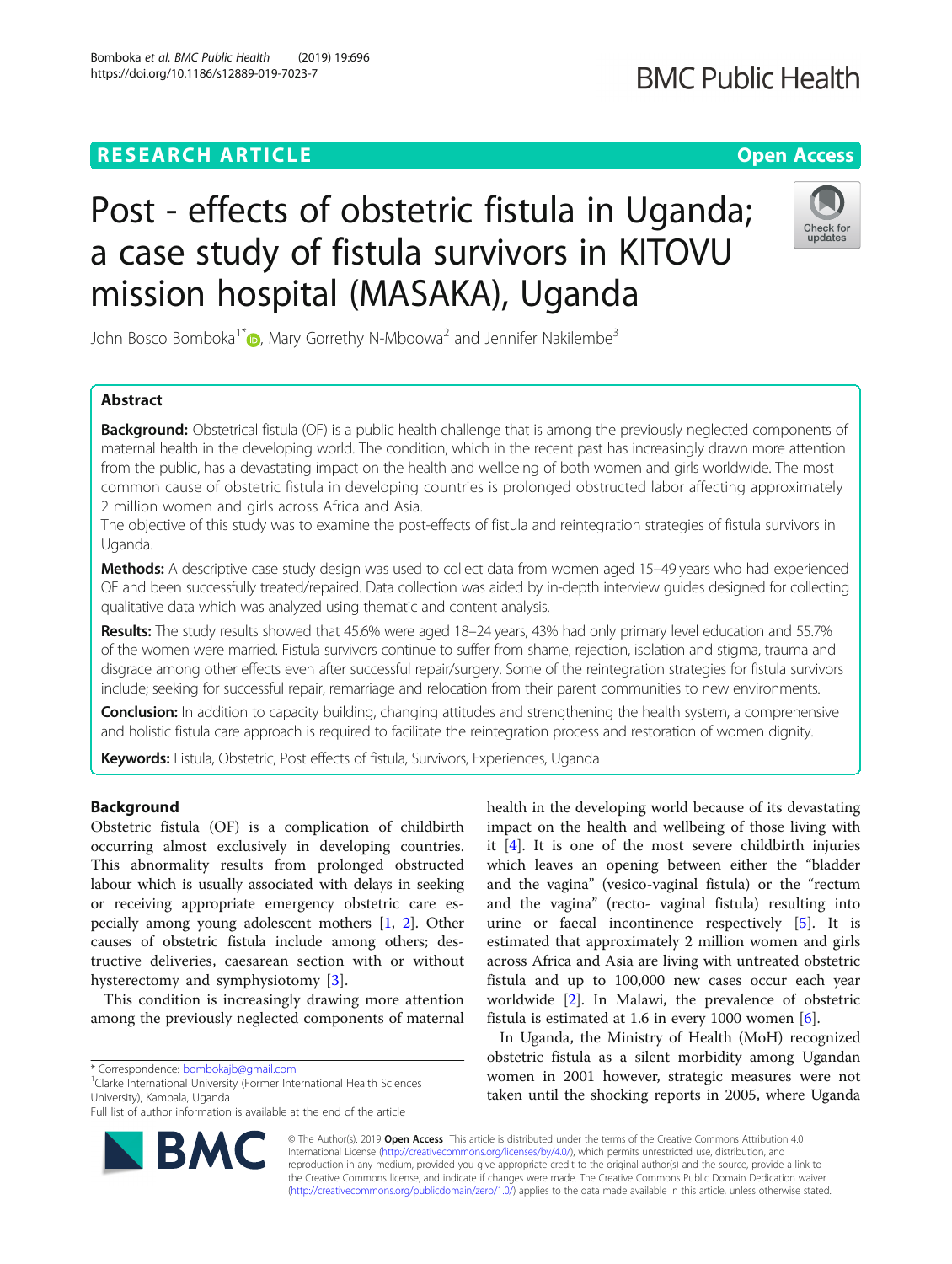reported the third-highest prevalence of fistula in the world [\[7](#page-6-0)]. It is estimated that in Uganda, 140,000 women were living with fistula by 2009 however; the Uganda Demographic and Health Survey (UDHS) reported a reduction in the prevalence among Ugandan women who had experienced fistula from 3% in 2006 to 2% in 2011. Of these, about 62% of the women suffering from obstetric fistula sought for treatment from the available health facilities [\[8](#page-6-0), [9](#page-6-0)].

Obstetric fistula is such a devastating condition because it physically and socially disables women [\[10,](#page-6-0) [11\]](#page-6-0). Besides instigating urine and faecal incontinence, obstetric fistula also affects the health, social, economic and psychological well-being of women. Economically, this life-long disability does not only affect the productivity of the woman alone but also that of her household and the community [\[11](#page-6-0)–[14](#page-6-0)].

Despite the effects of obstetric fistula on women, the condition can be corrected through surgery and the success rate for the repair has been reported to be more than 80% in different reports [[14](#page-6-0), [15](#page-6-0)]. Although surgery can be used to address the physical damage and can have a positive outcomes on women, their families, and communities; little is known about the long-term consequences of the repair on the social, psychosocial, economic and reproductive wellbeing of the survivors in Uganda and the strategies used to successfully re-integrate them back into their families and society.

Identifying the outcomes of fistula repair among survivors is a very important step in assessing the long-term quality of life of women after fistula repair. The study results will aid interventions to address; the non-physical consequences of obstetric fistula among survivors and the strategies for reintegrating them back into their families and society.

#### Methods

A descriptive case study design was used to gain insight into the Post-effects/ experiences of fistula survivors. The study which was cross-sectional in nature was conducted among women aged 15–49 years who had experienced OF and successfully received corrective surgery from Kitovu Mission hospital which is located in Masaka district. This cohort was undergoing follow up care from the hospital by the time the data was collected in 2010.

Kitovu hospital is one of the two private, faith-based hospitals under the partnership, Fistula Care Plus. It has a specialised fistula repair clinic and it serves as a referral site for complex fistula repairs. The hospital is also used as a regular camping site for visiting master surgeons where many women with different fistula cases can be repaired at once.

This facility receives patients from different geographical locations with different health related cases/complaints but in this study, only 149 participants were enrolled after

a) The reported fistula condition/case should have been pregnancy (obstetric) related

meeting the following screening criteria;

- b) The participant should have received medical and fistula repair/treatment at Kitovu Mission Hospital before March, 2010.
- c) The repair should have been successful irrespective of the number of attempts (surgeries) made to correct the condition.

Both qualitative and quantitative data collection methods were used.

In order to reach these study participants, the researchers made appointments with the patients using the contact list that was provided by the hospital, and each respondent was interviewed from their home or district of residence.

Data collection was carried out by the principle researcher through face-to-face Key Informant Interviews (KII) aided by a prior designed interview guide [see Additional file [1\]](#page-5-0). However, phone interviews were carried out for those outside Uganda and others who were within but remotely located in their respective districts (hard to reach areas). The tool was designed with questions that sought to collect information on; the experience and feeling of the respondent, as well as the moral and social support from their family, friends and community before and after surgery. These interviews were conducted either in English or Luganda which are the commonly used languages in Kitovu Mission hospital. Interviews were audiotaped, in order to reduce on data loss, more so in situations where the respondent had little time apportioned for the interview. Transcriptions into English were made thereafter and typed verbatim into Microsoft Word by the interviewer for analysis.

Quantitative data was analyzed using MS Excel and qualitative data was analyzed using thematic and content analysis and some finding are also presented using verbatim quotation.

#### Results

A total of 149 women from different geographical locations were enrolled in the study having met all the screening requirements.

Results in Table [1](#page-2-0) show that In Uganda, 71.1%, 23.5% and 3.4% of the women came from the central, western and eastern regions respectively. The study participants were coming from more than 20 districts, namely; Masaka, Ssembabule, Lwengo, Bushenyi, Wakiso, Kampala, Mpigi, Isingiro, Mityana, Kalangala, Kiboga, Mbale, Rukingiri, Kyenjojo, Kibaale, Masindi, Buikwe,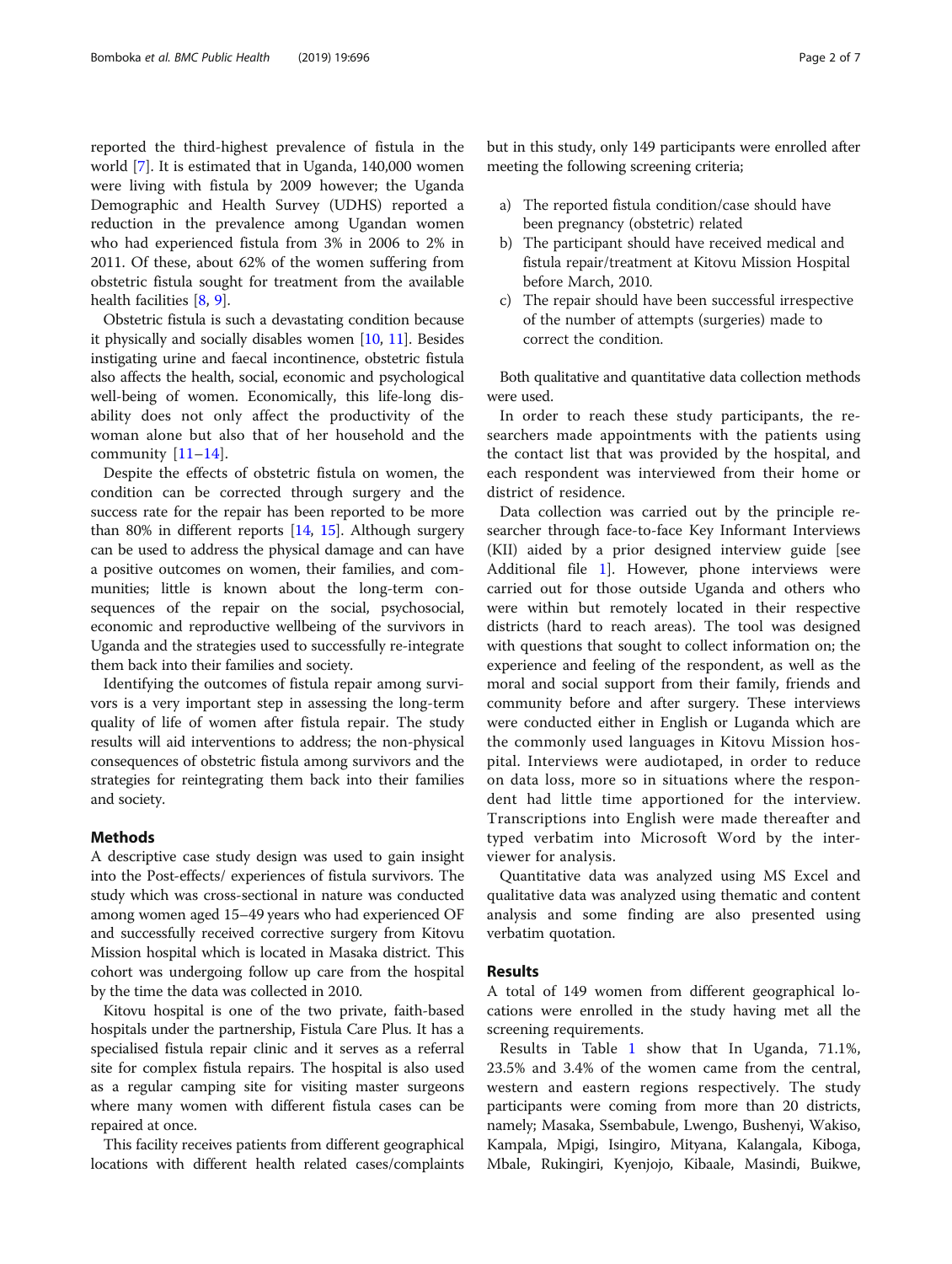<span id="page-2-0"></span>Table 1 General Characteristics of studied Population

| Characteristic                            |                   | Frequency<br>$(N = 149)$ | Percentage |
|-------------------------------------------|-------------------|--------------------------|------------|
| Residence                                 | Central           | 106                      | 71.1       |
|                                           | Western           | 35                       | 23.5       |
|                                           | Eastern           | 5                        | 3.4        |
|                                           | Rwanda            | 2                        | 1.3        |
|                                           | Tanzania          | 1                        | 0.7        |
| Marital status<br>before repair           | Single            | 41                       | 27.5       |
|                                           | Married           | 83                       | 55.7       |
|                                           | Separated/widowed | 25                       | 16.8       |
| Education level                           | No education      | 57                       | 38.3       |
|                                           | Primary           | 64                       | 43.0       |
|                                           | Above primary     | 28                       | 18.8       |
| Age at Pregnancy (Years)                  | Less than 18      | 38                       | 25.5       |
|                                           | $18 - 24$         | 68                       | 45.6       |
|                                           | $25 - 31$         | 33                       | 22.2       |
|                                           | More than 31      | 10                       | 6.7        |
| Parity at delivery<br>that caused fistula | 1                 | 78                       | 52.4       |
|                                           | 2                 | 25                       | 16.8       |
|                                           | $3 - 4$           | 24                       | 16.1       |
|                                           | More than 4       | 22                       | 14.8       |

Bukomansimbi, Kiruhura, Moroto, Kapchorwa, Mukono and Kamwenge among others.

The study results further revealed that 45.6% and 27.5% of the respondents were aged 18–24 years and below 18 years respectively. It was also disclosed that 43% of the women had attained primary level education and 55.7% who reported having suffered from OF were married. Additionally, about half (52.4%) of the fistula cases reported occurred during the first pregnancy.

Furthermore, the study revealed that for every ten women (fistula survivors) interviewed, nine had successful operations at first surgery operation and one reported to have undergone more than one operation before her condition was successfully managed. More findings of the study are presented in the sections below.

#### Post - effects of obstetric fistula among survivors

This study revealed that a number of women continue to experience stigma, rejection and live in fear arising from the past traumatic experiences of how they were treated by both their family members and the general community the time they suffered from fistula. For those who are rejected and abandoned by close family members including their spouses, they continue living in isolation and consequentially develop an attitude which looks at relationships as meaningless.

"My attitudes towards men changed and I no longer have the true love for men like the one I had before suffering from fistula. This attitude arose from my husband who ran away from me when I needed him the most when I had fistula…" (Female respondent 26 years old, Masaka)

After the operation, my social life improved than when I had fistula, although I still experience stigma to a smaller extent and I even decided to relocate to another place for my residence in order to avoid the gossips and where no one knows about my history (Female respondent 43 years, Mbarara)

Many of the fistula survivors still suffer from healthrelated complications and side effects. Such conditions include; inability to keep urine for a long time, persistent abdominal pains and reproductive consequences such as secondary infertility among others. By secondary infertility we refer to the prolonged delay and or inability of the fistula survivor to conceive and give birth to a child. Results from Fig. [1](#page-3-0) show that more than three quarters of the obstetric fistula survivors could not give birth again to another child after the fistula repair. Some of these conditions emanated from the duration the survivor stayed with the fistula as narrated below.

"… ever since I was operated, I have dated different men and have tried to conceive but in vain…I could have got secondary infertility…" (Female respondent 26 year, Masaka)

"My personal health is okay, although my bladder was damaged by fistula due to the so many operations I underwent…I can't keep urine for a long time… otherwise I might experience severe lower abdominal pain and end up getting infections…" (Female respondent 43 years, Mbarara)

"…I can't have any babies in my life, I got secondary infertility which bothers me so much…" (Female respondent 43 years, Mbarara)

"My social life improved greatly than when I had fistula although, I… have spent 6 years with my husband but I can't give him a child…and I experience a lot of pain when I keep urine for some time" (Female respondent 39 years, Mpigi)

In as much as some fistula survivors are suffering from secondary infertility, others were able to conceive after successful surgery and have given birth to healthy children despite the fact that majority can only do so by caesarian as reflected in Fig. [1](#page-3-0) and the narratives below.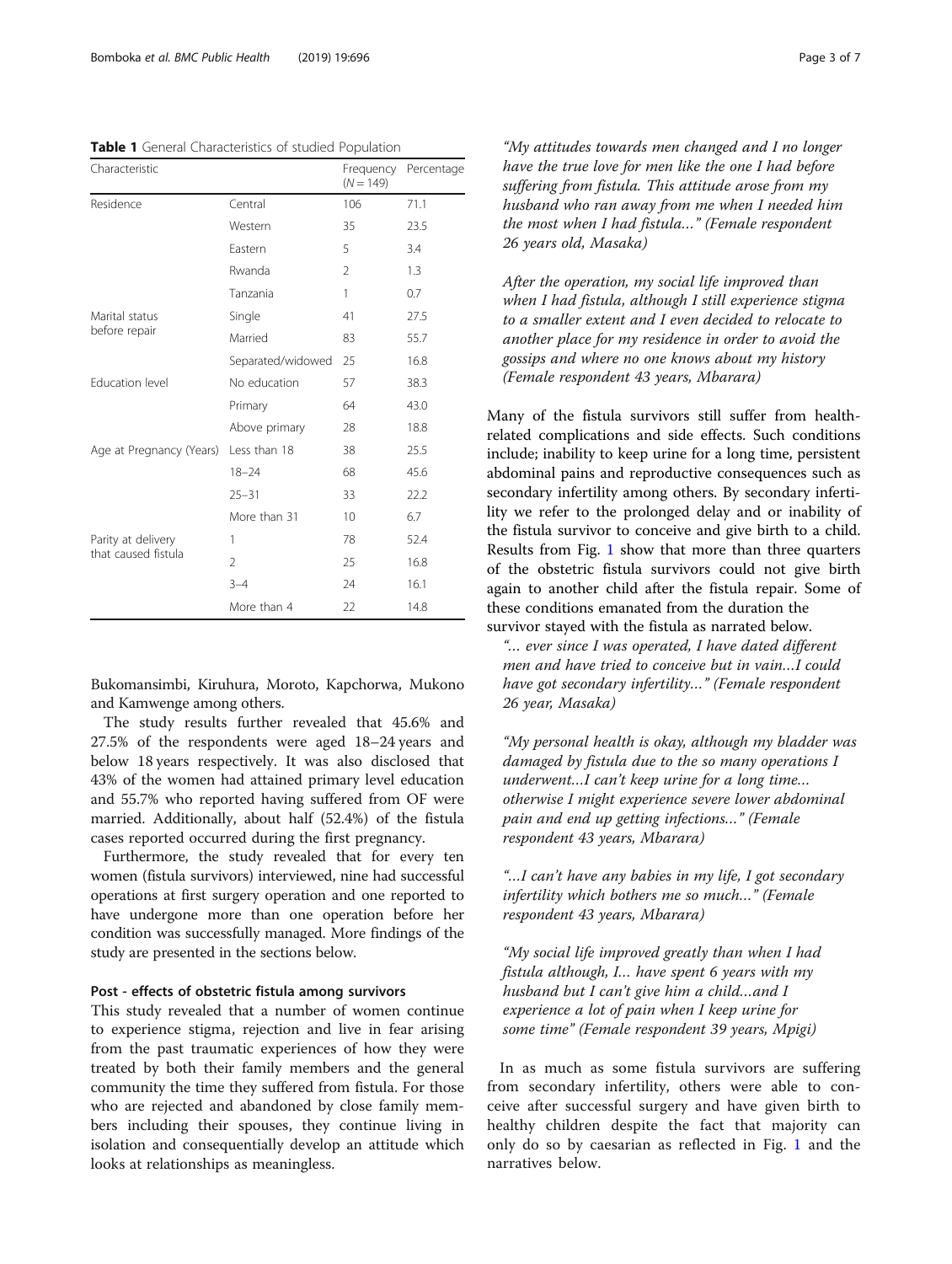<span id="page-3-0"></span>

"After the repair both my social and health life went back to normal and I have no complaints at all…and I thank God that I gave birth to a healthy baby" (Female respondent 39 years, Mpigi)

"Since the operation, my personal health is fantastic, no more infections that I used to get when I had fistula…I managed conceive but I can no longer give birth normally but by caesarian" (Female respondent 39 years, Kampala)

#### Re-integration strategies of obstetric fistula survivors

Women suffering from fistula, once given an opportunity to receive corrective repair, eagerly await for the outcome to determine their next step in life. The joy, hope and happiness regained from the successful operation is usually the first step of re-integrating the survivors back into the community as well family members. This is as a result of the transformation they receive individually as far as self-esteem is concerned as narrated by one of the survivors…

"…the successful repair has brought back the hope that I had lost during the suffering …and I can now stand in the gap and encourage and give hope to those women who are going through the same experience I did go through…" (Female respondent 26 years, Masaka)

Additionally, community and family's attitude composed of support, encouragement, joy and positive reception together with celebration and welcome parties before and after operation was used as a coping strategy to help these women get re-integrated back into their families and communities. While some women were not completely in agreement with it, for others it was a pathway to strengthening their relationships.My family's reaction was so welcoming. My boyfriend made a party for me after the successful repair, my mum and my sisters all celebrated for me. I am back to normality and I now work tirelessly with joy (Female respondent 24 years, Wakiso)

My family's reaction when I returned after the repair was positive. My husband (former) was so excited and my mother too was filled with joy. Although my in-laws still despised and stigmatized me, they blamed me of bringing a curse to their family (Female respondent 39 years, Kampala)

Off course my family rejoiced when I returned after the repair, if they were so supportive when I had it, what about when I was free from it? My husband threw a party for me which increased my love towards him ((Female respondent 26 years, Mityana)

From the findings of this study, it appears that remarriage after corrective fistula operations is one of the unlikely scenario especially for those who separate with their partners. However, the findings show that it is one of the means through which the survivors re-integrate back into the community. One of the survivors was rejected by her family and neighbours to the point that even after successfully receiving corrective treatment, she decided not to go back to her family and community for fear of further exclusion and stigmatization. Because of the need for someone to stay besides her to bridge the gap for the loss of the loved ones including the husband, she decided to get married again as coping strategy. She further explained that her current husband is supportive and nice to her. With him, she has managed to comfortably start a new life, eventually reintegrating back into society."… fortunately, after three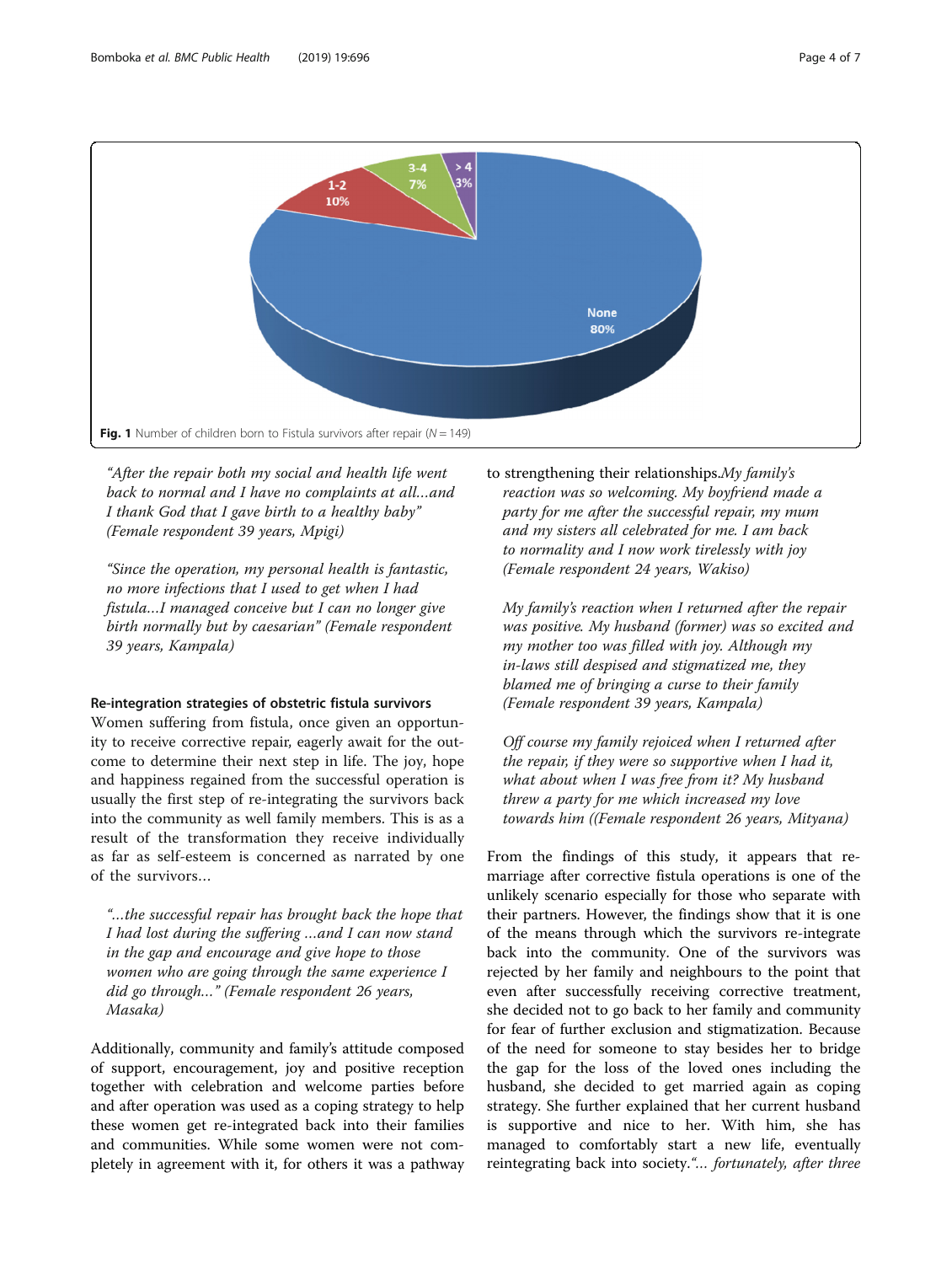years of repair, I got remarried to another man and got a baby girl with him something I longed for however, I can't mention to him about the fistula that I suffered from" (Female respondent 39 years, Kampala)

For others who encountered a lot of stigma in addition to the trauma from both family and community, the best way they could reintegrate back into society was by relocating from their original communities to new ones thus abandoning their families so as to start a new life where no one around them knows about their past as narrated by one of the respondents. "My social life has

normalized although it wasn't easy to adjust to the normal life after the fistula repair. I spent two years after repair without having sex with a man, I was still traumatized. The pain I experienced when I had fistula affected me greatly. I had to abandon my husband and the children that I had given birth to and relocated to Kampala city where no one knew about my history. This was because of the stigma I experienced from almost the entire village and my in-laws during the time I suffered from fistula …" (Female respondent 39 years, Kampala)

#### **Discussion**

The post-fistula period was a time when survivors unanimously experienced dramatic improvement in their lives. These were manifested through the joy, hope, peace of mind and regained courage to continue living and reintegrating into their own families and communities. After having successful repairs, many women resumed their normal routines and regained their freedom and rights to be, feel a part of, and participate in different activities as it is for other normal women in the society. Previously, these women were denied such simple freedoms and rights enjoyed by other human beings. The hope and esteem regained from the treatment has given others the courage to stand as ambassadors for advocacy in campaigns against fistula.

Nevertheless, many fistula survivors continue to struggle with challenges such as; stigma, relapse, trauma and rejection arising from broken relationships and marriages even after undergoing successful repair(s). This happens more in communities where the perpetrators for such mischief dwell. The challenges mentioned above hamper the ability and capacity of the survivors to participate in community events since it reminds them of the exclusion and pain they went through before. According to Tilahun et al., residual distress and anxiety from misery and social exclusion was reported as a common experience among women whose fistulas had been completely treated [\[16\]](#page-6-0).

Other women lose the ability to participate in activities which require a lot of strength in fear of re-occurrence of the fistula and or experiencing a lot of pain especially in the lower abdomen due to the weakened muscles. Due to the same reasons, others are unable to hold urine for a long time thus ensuring that they pass it out as soon as need arises. For some, they lose the interest in sex because of the pain and the fragility of their reproductive section and yet for others, having babies becomes a fairy tale because of their inability to conceive arising from secondary infertility. He further gave an account of two women who went as far as avoiding cultural activities that involved intense physical movement, such as funeral rites where women jump and throw themselves on the ground, as well as riding in cars for fear that "the fistula might be untied from the car's movement". Several other women conveyed that they "don't feel free during sex" and were afraid that their husbands would not send them to the hospital for their next delivery. According to Roush, many women are divorced by their husbands and partners, disowned by family, ridiculed by friends and even isolated by health workers. Furthermore, Roush articulated the divorce rate among women who suffer from obstetric fistula as 50 to 89% [\[17](#page-6-0)].

Looking at the ways in which the survivors reintegrated into families and community at large, some survivors; relocated to other communities, got married and re-married especially for those who experienced marriage breakdowns and still had a desire for companionship. Some of these women gave birth to more children where possible, and others went back to their families. These reintegration options are majorly attributed to factors such as; family and individual knowledge about fistula and fistula related services, and family and societal attitudes towards the survivor. The study revealed that survivors whose families and community were supportive in one way or the other (be it financially or socially and relationally) did not get many challenges with reintegrating back to their families/ homes as compared to their counterparts who experienced rejection, isolation and insults among others. Besides attitude, knowledge about fistula was very key in determining the possibility of the survivor to receiving timely treatment after fistula onset. It is also perceived that for complete healing, the survivors also needed mental therapy and psychosocial rehabilitation on top of physical treatment which focuses on repairing the perforation.

The above results are consistent with the findings by Tiruwork which revealed remarriage and or exit from such a social arrangement as the two major livelihood coping strategies that fistula survivors are using in areas or communities where they have experienced issues to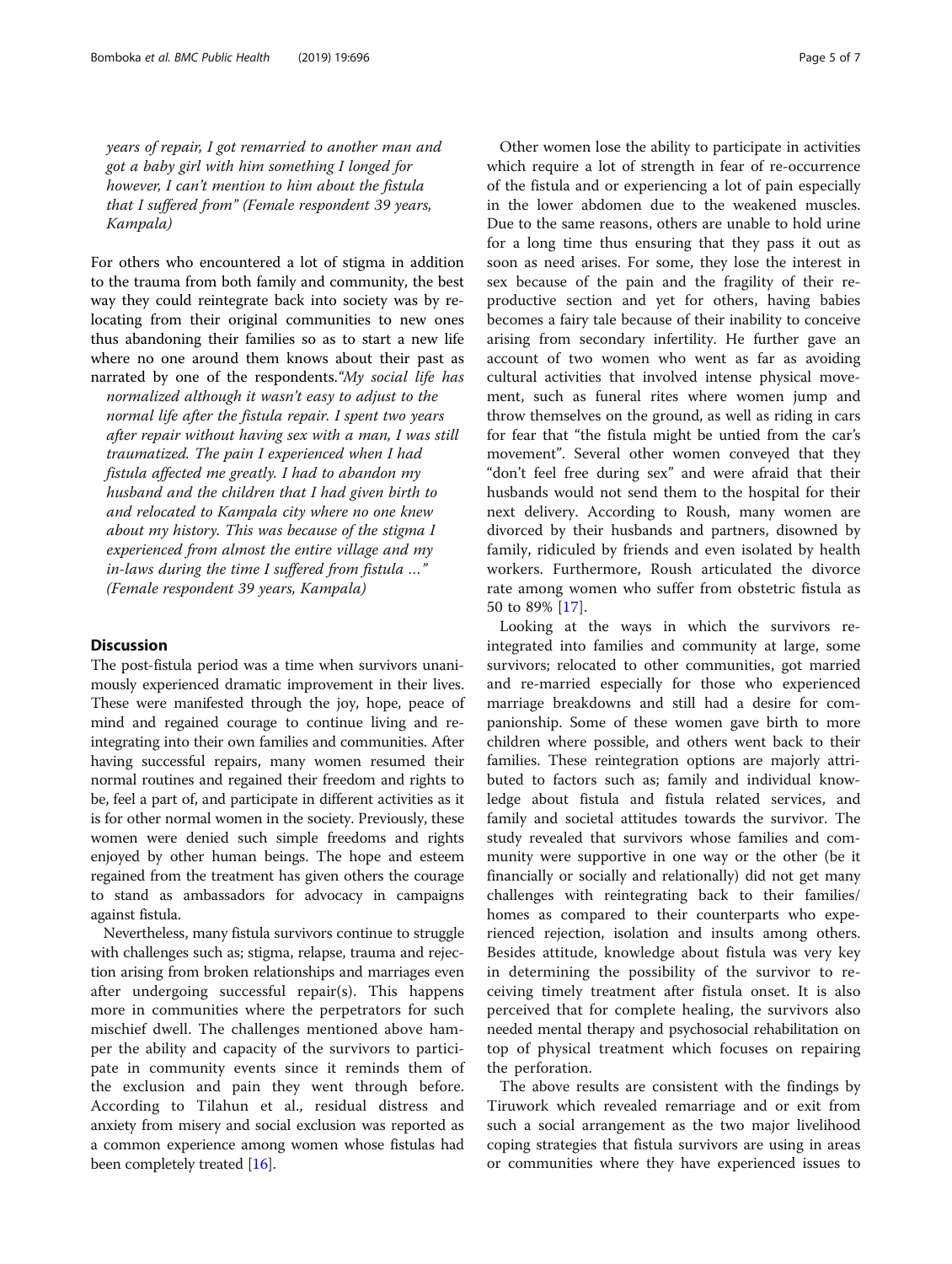<span id="page-5-0"></span>do with rejection and stigma among others [[18\]](#page-6-0). He further suggests that effective fistula treatment consists of a triangulation of services that include; surgery to address physical health, psychosocial therapy to address mental and emotional health and income generating skill building to address economic survival. The comprehensiveness of these treatment(s)/service(s) is intended to facilitate reintegration of the survivor as a productive member of society. Another study conducted by Bangser and colleagues among fistula survivors who had received treatment about 5 years before the actual study in Tanzanian had similar findings. These women felt like their ability to return to work, principally in agriculture and having family support were critical to their reintegration process [[19\]](#page-6-0).

The desire of survivors to get married or and remarry and have children is complimented by a study that was carried out by Tilahun, whose results disclosed the desire of women to get married and have children after recovery more so among young women and because of the significant cultural value placed on a woman's fertility and the boy child [\[16](#page-6-0)]. Mselle and his colleagues made a conclusion in their study on fistula repair that restoration of the reproductive capacity of women is one of the essential components to successful reintegration of many women into their communities after surgery in Tanzania  $[20]$  $[20]$ . Studies carried out among survivors  $1-2$ years after OF repair by Drew and colleagues revealed that 45% of these women desired to have additional children in as much as a lower pregnancy prevalence of 10–20% among OF survivors was recorded [[21\]](#page-6-0).

In as much as reintegration is a very key component in complete restoration of the survivor, there is a great need for the process to be done in a holistic manner i.e. ascertaining the degree of the preceding factors involved in order to determine whether reintegration is possible or impossible [[18](#page-6-0)]. For example, high levels of stigma accompanied by isolation and alienation from the community, including family members denies survivors an opportunity of playing a social role in their families and communities. This creates a scar of psychological trauma which discourages and frustrates their efforts to smoothly reintegrate back into their families, neighbourhoods and communities. Therefore, because family is the core social institution that critically intersects with the possibility of survivors' success following postoperative reintegration therapy, there is need to promote social acceptance by close relatives if reintegration is to be made easier.

#### Conclusion

Despite the fact that surgical repair has positive outcomes especially towards the physical well-being of the fistula survivor, it doesn't completely address in totality all the fistula consequences i.e. psychosocial, economic and health for complete recovery. Even after successful surgical repair, women continue to suffer from; shame, rejection, depression, isolation and stigma, trauma and disgrace from their families and community among other social challenges which have continued to affect their quality of life.

Some of the coping strategies that survivors used to reintegrate back into their families and society include; Seeking for information regarding fistula treatment, remarriage (either reuniting with their previous partner or finding a new partner) and relocating to a new community where no one has a record of their past. The reintegration process was highly dependent on; family and community attitude towards the survivor and their knowledge about fistula.

We recommend that using a comprehensive and holistic fistula care approach will help to address all the fistula consequences at the same time. Additionally, strengthening the health care system through; establishment and facilitation of new fistula centers, staff capacity building, reproductive health education to address knowledge and attitudes, and strengthening patient follow-up will greatly facilitate the reintegration process and restoration of women dignity.

### Additional file

[Additional file 1:](https://doi.org/10.1186/s12889-019-7023-7) Interview quide - Post effects of Fistula among Fistula Survivors. (PDF 115 kb)

#### Abbreviations

MoH: Ministry of Health; OF: Obstetric fistula; UBOS: Uganda Bureau of Statistics; UDHS: Uganda Demographic Health Survey; UNFPA: United Nations Population Fund; WHO: World Health Organization

#### Acknowledgements

We are grateful to the staff of Kitovu Mission Hospital, especially Dr. Maura Lynch (Director – Fistula Program) for their unrelenting support during this research and their dedication to working with the fistula patient; and to all the women who took part in the study.

#### Authors' contributions

NJ mainly participated in the study design and data collection. BJB participated in the design, analyzed and interpreted the data and was a major contributor in writing the manuscript. NMMG was the main editor who read and approved the final manuscript. All authors have read and approved the manuscript.

#### Funding

This research was fully funded by the authors of this manuscript from their personal finances and not any other external funding body. The financiers who are part the authors participated in all the different stages of the study i.e. design of the study and data collection, analysis, and interpretation of data and in writing the manuscript.

#### Availability of data and materials

The datasets used and/or analysed during the current study are available from the corresponding author on reasonable request.